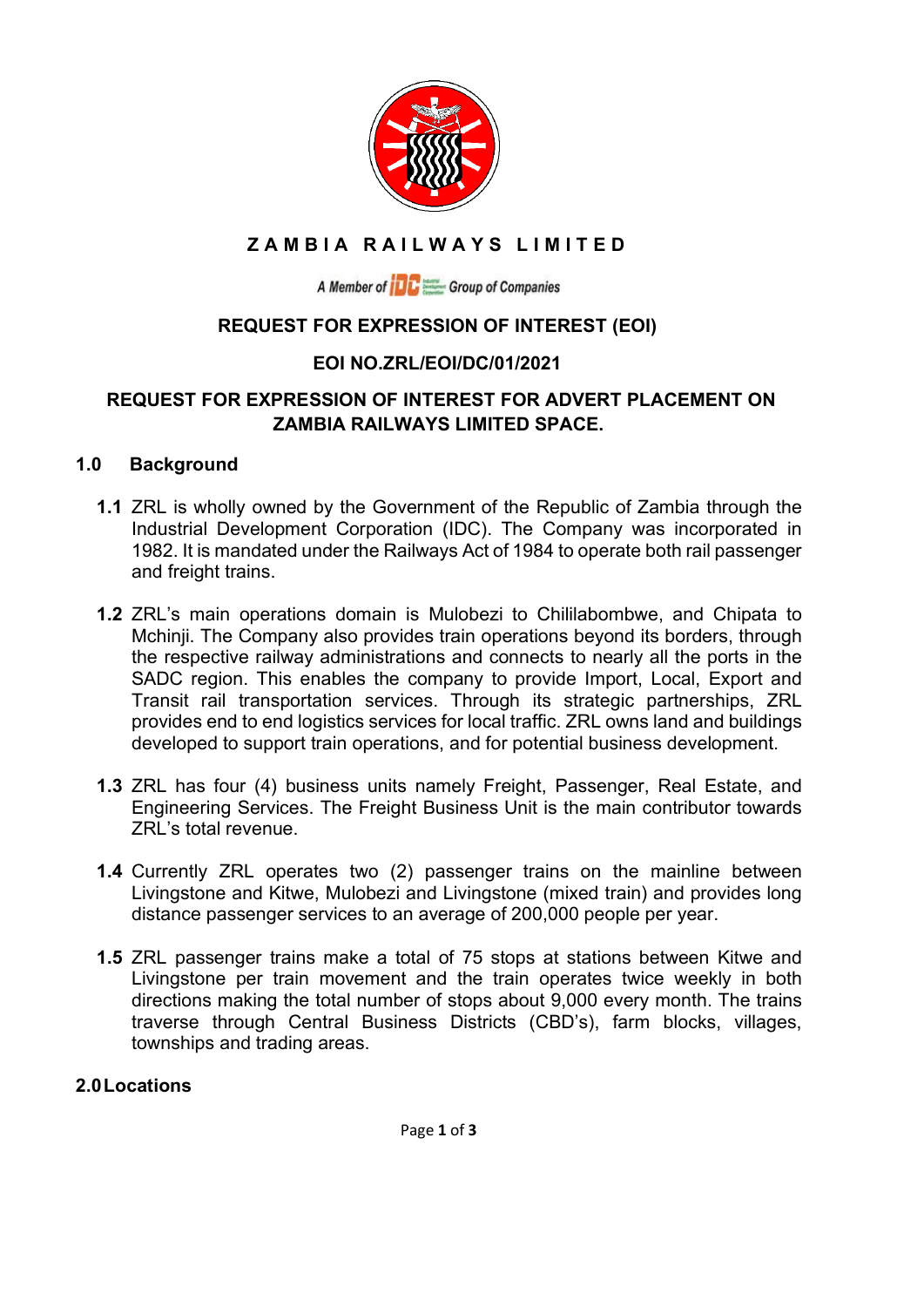**2.1** ZRL has identified locations for placement of advertisement for other Corporates as follows:

| Lot 1                    | <b>STATION CONTROL BARRIERS</b>                           | <b>Qty available</b> |
|--------------------------|-----------------------------------------------------------|----------------------|
| 1                        | Lusaka                                                    | 50                   |
| $\overline{2}$           | Kabwe                                                     | 50                   |
| 3                        | Kafue                                                     | 50                   |
| $\overline{\mathcal{A}}$ | <b>Kitwe</b>                                              | 50                   |
| 5                        | Livingstone                                               | 50                   |
| 6                        | Ndola                                                     | 50                   |
|                          |                                                           |                      |
| Lot 2                    | <b>External Coach Branding(double</b><br>sided billboard) | 3                    |
|                          |                                                           |                      |
| Lot 3                    | <b>Thermal Ticket Roll Printing (Flip</b><br>side)        | <b>Unlimited</b>     |
|                          |                                                           |                      |
| Lot 4                    | <b>Way-Side Advertising</b>                               | Unlimited            |

### **Locations and Categories of advertising space**

### **3.0 Project Business Objective**

To creatively advertise products and services to promote brand switching and to enhance brand value resulting in increased sales.

## **4.0 Expected Outputs**

The Client will be expected to submit the following:

- 4.1 Mock up designs for ZRL approval on selected spaces for advert placement
- 4.2 Preparation and production of creative materials needed in all placements